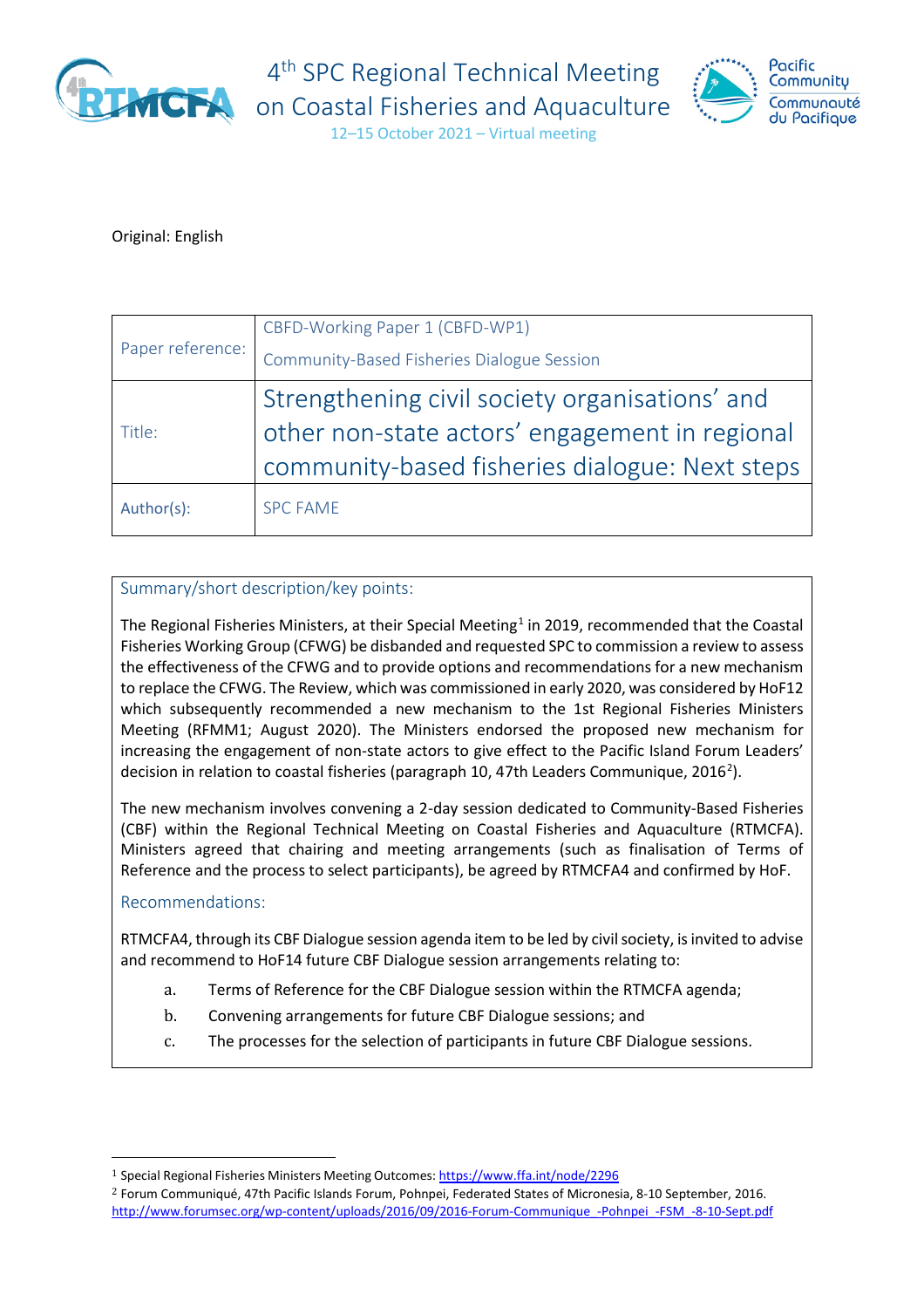

# Strengthening civil society organisations' and other non-state actors' engagement in regional community-based fisheries dialogue: Next steps

## *Introduction*

- 1. Regional Fisheries Ministers, at their Special Meeting<sup>[3](#page-1-0)</sup> in 2019, recommended that the Coastal Fisheries Working Group (CFWG) be disbanded and requested the Pacific Community (SPC) to commission a review to assess the effectiveness of the CFWG and provide options and recommendations for a new mechanism to replace the CFWG. In the first quarter of 2020, SPC Member Heads of Fisheries, past participants of the CFWG, SPC staff, civil society representatives and other stakeholders were consulted during an independent review of the CFWG. Following consideration of the review's report, the 12<sup>th</sup> SPC Heads of Fisheries (HoF12; May 2020) meeting provided feedback, guidance and consent on the final proposed mechanism which was subsequently transmitted to the 1<sup>st</sup> Regional Fisheries Ministers Meeting (RFMM1; August 2020) for endorsement<sup>[4](#page-1-1)</sup>.
- 2. The Ministers welcomed the completion of the review and endorsed the proposed new mechanism for increasing the engagement of non-state actors to give effect to the Pacific Island Forum Leaders' decision in relation to coastal fisheries (paragraph 10, 47th Leaders Communique,  $2016<sup>5</sup>$  $2016<sup>5</sup>$  $2016<sup>5</sup>$ ).
- 3. The new mechanism involves convening a 2-day session dedicated to a Community-Based Fisheries Dialogue (CBFD) within the Regional Technical Meeting on Coastal Fisheries and Aquaculture (RTMCFA). Ministers agreed that the first CBFD session be convened within the Fourth Regional Technical Meeting on Coastal Fisheries and Aquaculture (RTMCFA4), as recommended by HoF12, with the final chairing and meeting arrangements (such as Terms of Reference and the process to select participants), be agreed by RTMCFA4 and confirmed by HoF.
- 4. In order to establish an appropriate administrative foundation for future RTMCFA that includes a standing item to discuss CBF matters, RTMCFA4, through its CBFD session agenda item to be led by civil society, is invited to advise and recommend future CBF Dialogue session arrangements relating to:

<span id="page-1-0"></span><sup>3</sup> Special Regional Fisheries Ministers Meeting Outcomes: <https://www.ffa.int/node/2296>

<span id="page-1-2"></span><span id="page-1-1"></span><sup>4</sup> The Review Report, *[MRAG Asia Pacific 2020 Review of the Coastal Fisheries Working Group and options and](https://purl.org/spc/digilib/doc/angin)  [recommendations for increasing the engagement of non-state actors in Pacific Islands' regional coastal fisheries](https://purl.org/spc/digilib/doc/angin)  [governance](https://purl.org/spc/digilib/doc/angin)*, is available on the RTMCFA4 web site as CBFD-Information Paper CBFD.IP1 here: <https://fame1.spc.int/en/meetings/253> or directly from here:<https://purl.org/spc/digilib/doc/angin> 5 Forum Communiqué, 47th Pacific Islands Forum, Pohnpei, Federated States of Micronesia, 8-10 September, 2016. [http://www.forumsec.org/wp-content/uploads/2016/09/2016-Forum-Communique\\_-Pohnpei\\_-FSM\\_-8-10-Sept.pdf](http://www.forumsec.org/wp-content/uploads/2016/09/2016-Forum-Communique_-Pohnpei_-FSM_-8-10-Sept.pdf)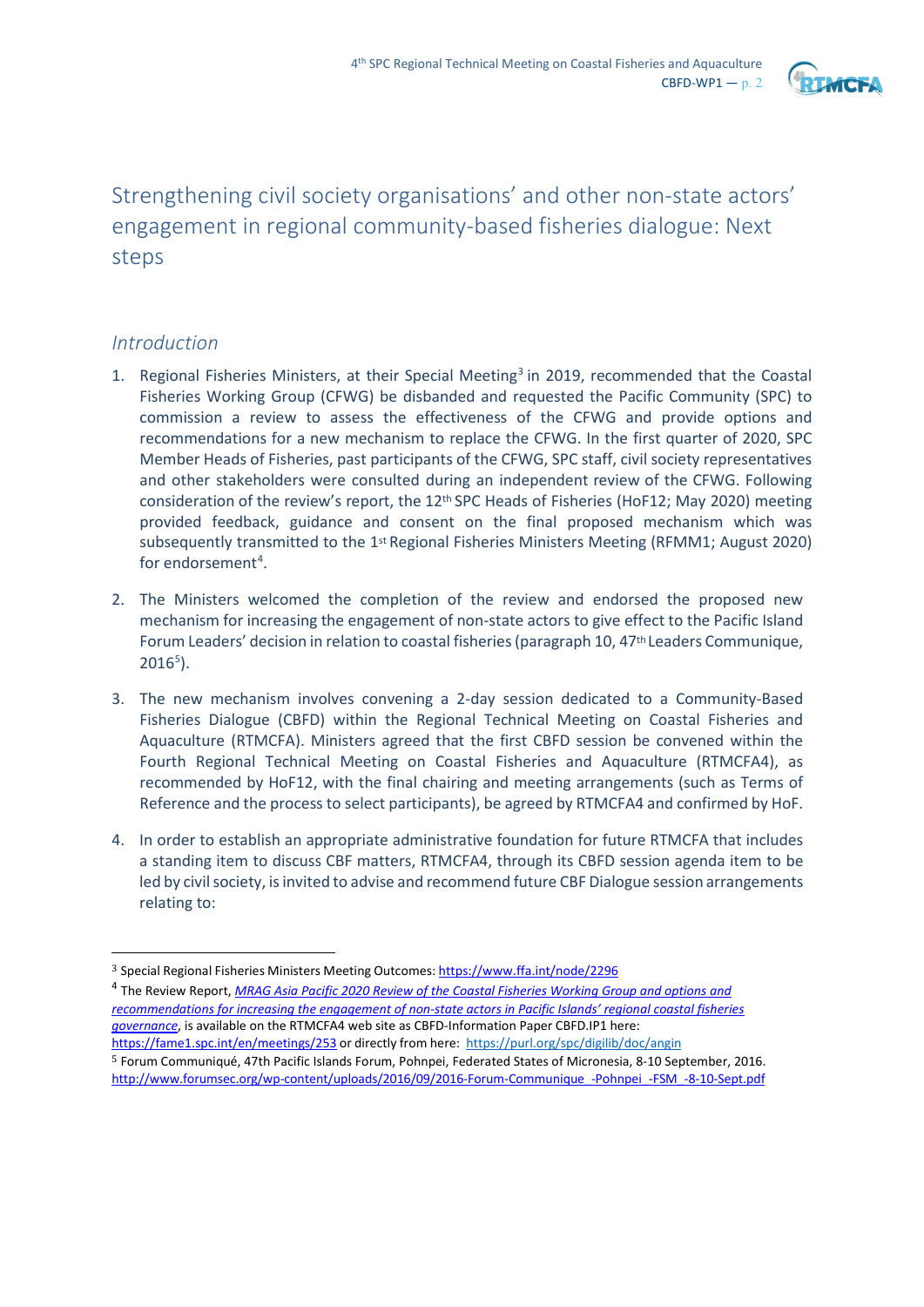

- a. Terms of Reference for the CBF Dialogue session within the RTMCFA agenda;
- b. Convening arrangements for future CBF Dialogue sessions, and
- c. The processes for the selection of participants in future CBF Dialogue sessions.

## *Terms of reference*

- 5. The establishment of a *standing agenda session for CBFD within the RTMCFA agenda* provides an opportunity to engage the non-state actor community in a dialogue with SPC Pacific Island Countries and Territories (PICT) members on priority issues associated with the sustainable use of coastal fisheries resources on a regional scale. It is an opportunity to share experiences and lessons from community-based initiatives to strengthen efforts to maintain productive and healthy ecosystems and their associated fisheries resources that are critical to the wellbeing of the region's coastal communities.
- 6. Recognising SPC member government responsibility for coastal fisheries at the national level, the focus for discussion in the CBF Dialogue session of the RTMCFA will be on *issues of common regional significance to community-driven coastal fisheries generally*.
- 7. The Dialogue will be led by experts representing regional and national non-state actors (NSAs<sup>[6](#page-2-0)</sup>), including civil society organisations (CSOs<sup>[7](#page-2-1)</sup>) and other community groups actively engaged in CBF. The dialogue will encourage the sharing of information and knowledge that contributes to strengthened community-based initiatives to promote sustainable coastal fisheries among the members of the Pacific Community. National fisheries administrations will be encouraged to fully engage in the dialogue. The dialogue will also be open to other stakeholders, such as representatives from the donor community, participating as observers in plenary but engaging actively in breakout groups.
- 8. The outcomes of the dialogue will contribute to advice, information and key needs, provided through the RTMCFA to the Heads of Fisheries, for submission to Leaders on priority considerations for strengthening the sustainable use and management of coastal fisheries resources in the region.
- 9. Draft Terms of Reference for the 2-day CBF Dialogue session in future RTMCFAs is appended for discussion and refinement during RTMCFA4 (**Appendix A**).

### *Selecting convenors*

10. Consistent with the endorsement of Ministers at RFMM1, it is proposed that responsibilities for the management of the CBFD session in the RTMCFA, including chairing, would rest with a convenor

<span id="page-2-0"></span><sup>6</sup> "A non-state actor (NSA) is a legal entity that represents the interests of civil society including the private sector, academia and the media. NSAs are not established of, nor do they belong to, a structure or institution of the state." Pacific Islands Forum [\(https://www.forumsec.org/civil-society-4/\)](https://www.forumsec.org/civil-society-4/)

<span id="page-2-1"></span> $7$  "A civil society organisation (CSO) is a group of people that operates in the community in a way that is distinct from both government and business." Wikipedia [\(https://en.wikipedia.org/wiki/Civil\\_society\\_organization\)](https://en.wikipedia.org/wiki/Civil_society_organization)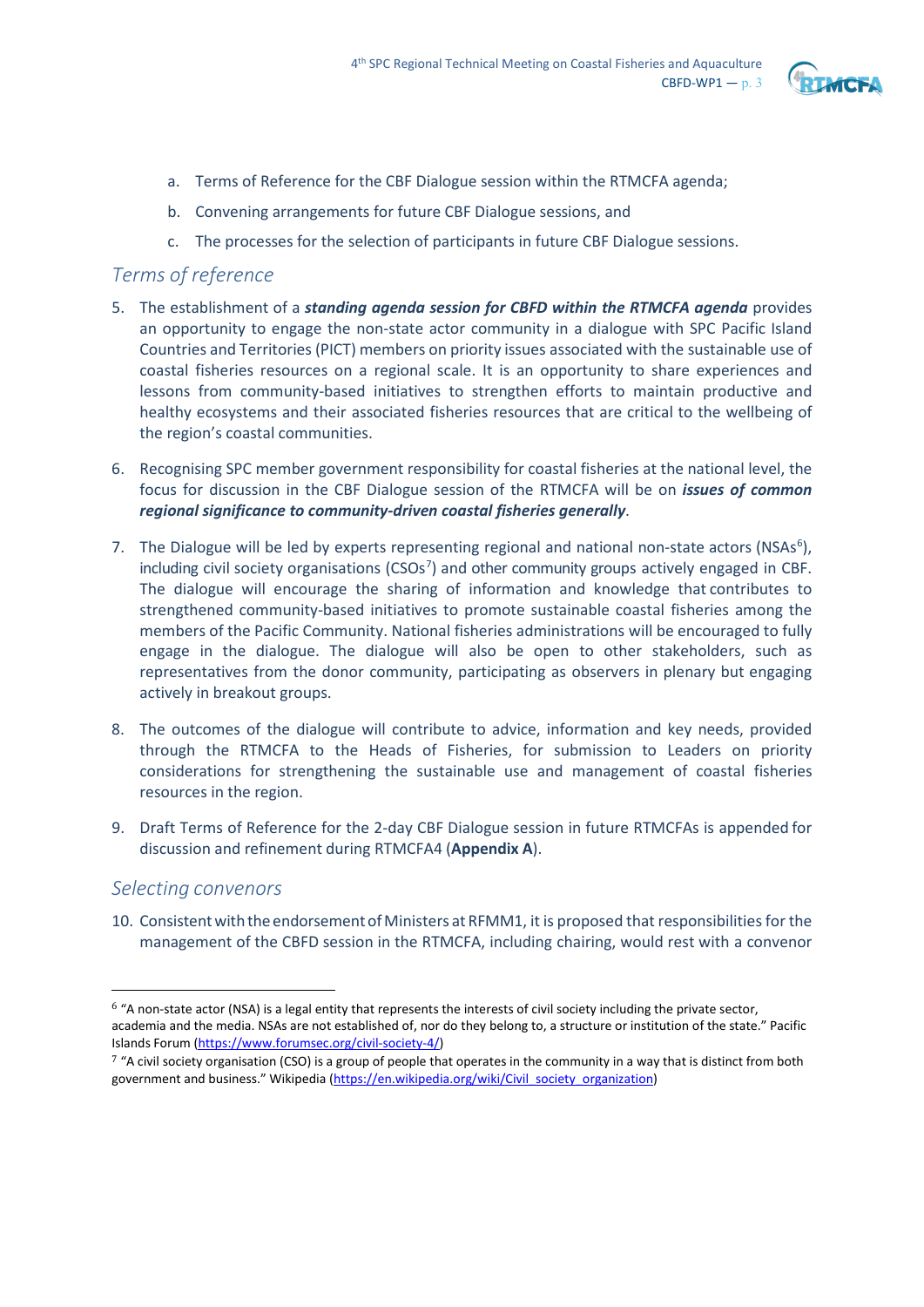

selected from SPC PICT member's NSA/CSO constituency. The selection will be based on acknowledged experience and leadership in CBF initiatives.

11. As an exercise that needs to be regionally coordinated across all PICTS, FAME will be responsible for coordinating the convenor selection process.

### *Convenors*

- 12. Itis proposed that a convenor, with the support of FAME, lead the preparations and conduct of the CBF Dialogue. Further, it is proposed that a vice-convenor be selected to provide backstopping and support to the convenor.
- 13. The role of the convenor will include:
	- liaise with the chair of the RTMCFA and FAME staff on the development of the provisional agenda and associated schedule for the CBF Dialogue session in the forthcoming RTMCFA;
	- support responsible FAME staff and NSA/CSO representatives in a collaborative process to select participants;
	- work with FAME staff to identify resource personnel/subject matter experts/presenters to support the CBF Dialogue in the RTMCFA;
	- monitor outcomes from the RTMCFA and HoF that directly relate to the mandate of the CBF Dialogue for possible future consideration and provision of advice;
	- liaise with FAME staff on the preparation and timely circulation of CBF Dialogue resource materials (such as information papers);
	- convene the CBF Dialogue in the RTMCFA;
	- present the report, advice and recommendations of the CBF Dialogue to the RTMCFA;
	- liaise with the chair of the RTMCFA and FAME staff on the CBF Dialogue report by the RTMCFA to HoF;
	- participate in the HoF in support of the chair of the RTMCFA to present the RTMCFA report and recommendations, and
	- provide the vice-convenor with a summary of the outcomes of the HoF meeting following the presentation of the RTMCFA report.
- 14. The role of a vice-convenor will include:
	- providing support to the convenor in all aspects of preparing for the next CBF Dialogue in the RTMCFA including:
		- a. liaising with key stakeholders;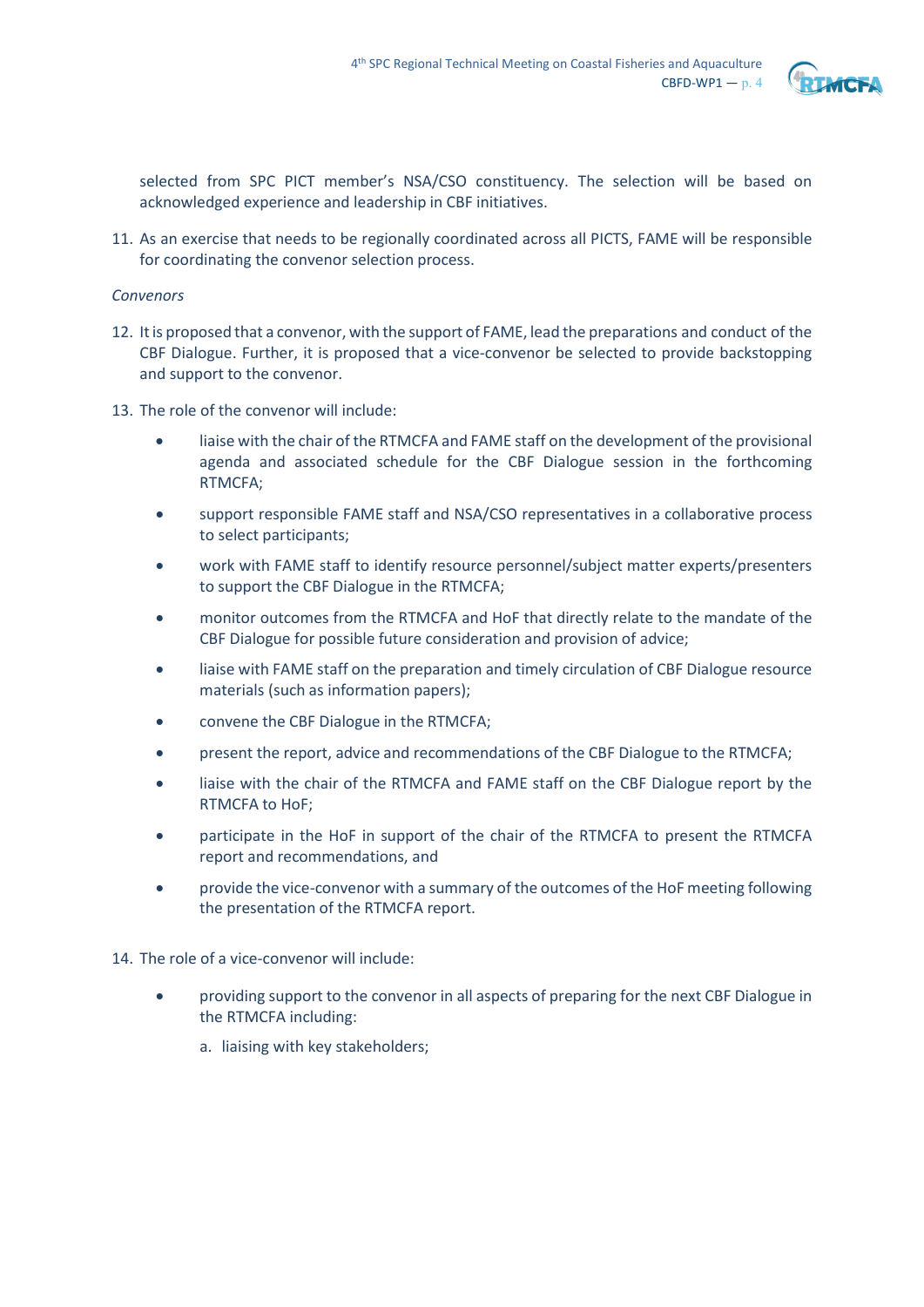

- b. identifying potential participants;
- c. formulating the draft agenda;
- d. drafting and reviewing meeting documents;
- e. facilitating small group brainstorming sessions, and
- f. assuming the role of convenor in the event the convenor is not available.
- 15. It is suggested that a convenor and vice-convenor are each appointed to those roles for one CBFD session in the RTMCFA. Further, if agreeable with the vice-convenor, it is proposed that the viceconvenor assume the role of convenor for the CBFD session in the following RTMCFA.
- 16. This arrangement is designed to strengthen the sustainability of the CBF Dialogue by promoting a capacity building opportunity, supporting collaborative initiatives, encouraging relationship building and developing familiarity with RTMCFA processes, stakeholders and institutional relationships.
- 17. Convenors and vice-convenors would be appointed on a voluntary basis without compensation. Travel support would be provided to both positions to attend the RTMCFA. Travel support would also be provided to the convenor to accompany the chair of the RTMCFA to the following HoF meeting to present the RTMCFA Report.
- 18. Until one or two RTMCFAs incorporating a CBF Dialogue have been completed, it is difficult to forecast the amount of time that a convenor and vice-convenor might be expected to dedicate to the CBF Dialogue in any one RTMCFA cycle. FAME is expected to assume the majority of the coordinating, administrative and logistical responsibilities. This will be assisted by the recruitment to FAME of a CBF Adviser in early  $2022<sup>8</sup>$  $2022<sup>8</sup>$  $2022<sup>8</sup>$ . Factors that will influence the time dedicated to the responsibilities associated with convenor and vice- convenor roles will vary depending on the time and resources each appointee can allocate to their respective roles.

*The selection process for convenor and vice-convenor for RTMCFA5*

- 19. The selection process for a convenor and for a vice-convenor for RTMCFA5 will commence immediately after RTMCFA4. The selection process may broadly involve:
	- a. FAME establishing and maintaining a register or list of affiliations and contact details for CSOs and NSAs associated with CBF initiatives among  $PICTs<sup>9</sup>$  $PICTs<sup>9</sup>$  $PICTs<sup>9</sup>$  to assist with communications;
	- b. national CSOs and NSAs will be encouraged to select a focal point for communications with FAME. SPC is unlikely to have financial resources to assist with the support of this role but,

<span id="page-4-1"></span>9 This is similar to the CSO database maintained by PIFS under its 2014 CSO Engagement Strategy: <https://www.forumsec.org/wp-content/uploads/2018/03/B-PIFS-CSO-Enagement-Strategy-Summary.pdf>

<span id="page-4-0"></span><sup>8</sup> The Government of Australia, through its Department of Foreign Affairs and Trade (DFAT) will fund a CBF Adviser position within FAME, expected to start early 2022. That post will provide administrative, logistical and technical support to the CBF session in the RTMCFA. This is similar to the role and responsibilities of the Civil Society Engagement Adviser who supports implementation of the PIFS CSO Engagement Strategy.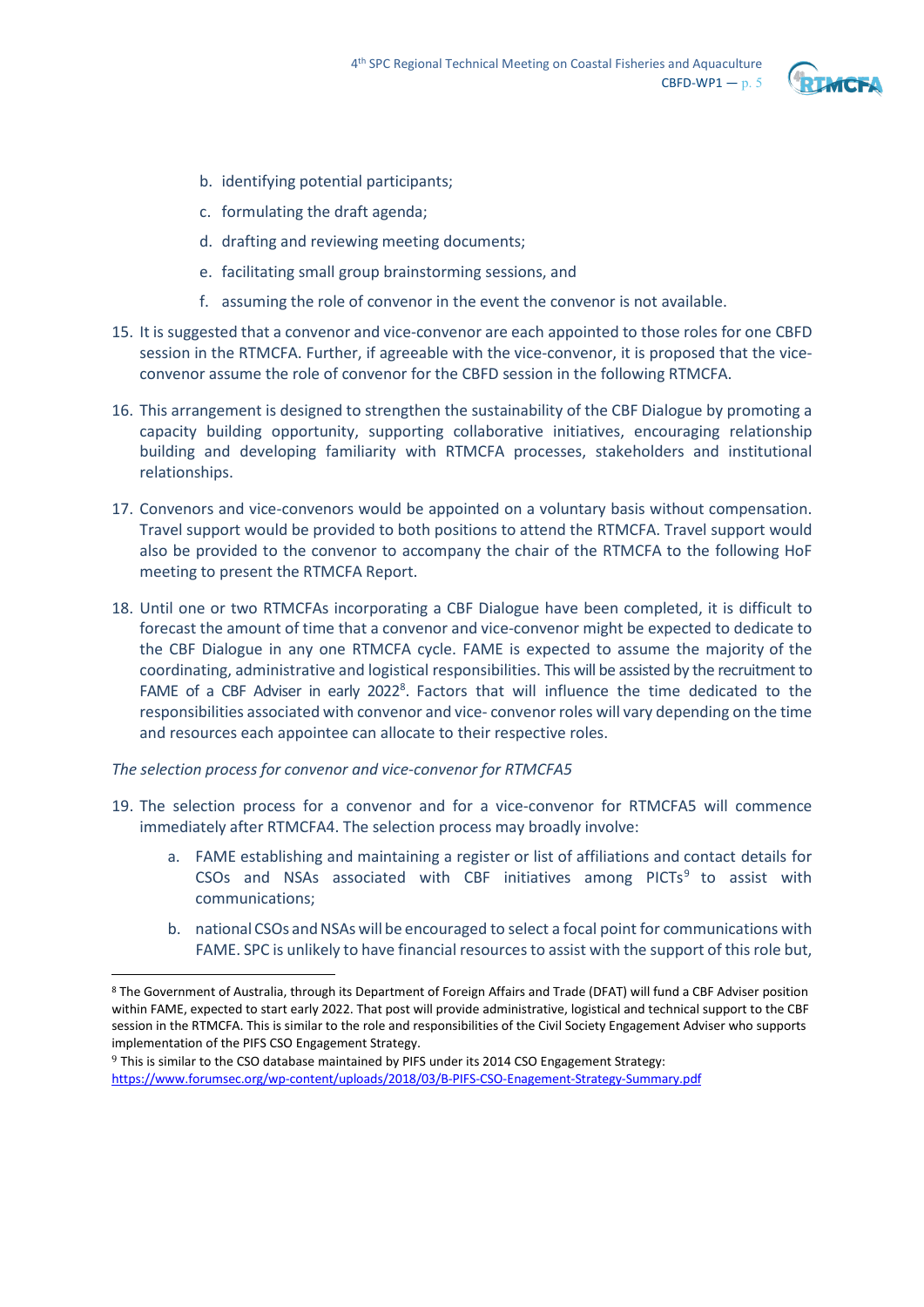

with the appointment of an SPC CBF Adviser, FAME will be in a position to advise on logistical and other elements of a national coordinating role;

- c. at least six (6) months in advance of RTMCFA5, utilising the FAME-maintained contact list, FAME will issue an invitation to representatives of CSOs/NSAs across all PICTs to formally nominate candidates for convenor and candidates for a vice-convenor for the CBF Dialogue in RTMCFA5 to FAME;
- d. at least three (3) months prior to RTMCFA5, FAME will provide a summary of the CBF experience and background and a statement of interest from the candidates nominated to assume the roles of convenor and vice-convenor for the CBF Dialogue to all official and technical contacts and CSOs and NSAs representatives registered with FAME;
- e. CSO and NSA representatives will be invited to propose their preferred candidate, with responses required at least eight (8) weeks prior to RTMCFA5. FAME will review the responses received and advise the successful candidate for each position; and
- f. FAME will engage the selected convenor and vice-convenor in preparations for RTMCFA5.
- 20. It is proposed that the vice-convenor for RTMCFA5 assume responsibilities for convenor of RTMCFA6 at the conclusion of RTMCFA5.
- 21. If the vice-convenor accepts the nomination to convenor, the selection of a new vice- convenor would commence six (6) months in advance of RTMCFA6 applying the process described at paragraph 19 (c to f). If the vice-convenor declines the opportunity, the process described in paragraph 19 (c to f) would apply to the selection of both a new convenor and a new viceconvenor.
- 22. Unless there are no alternatives, the convenor, the vice-convenor and the chair of the RTMCFA should be from different PICTs. It also is recommended that the role of convenor and viceconvenor be rotated around the three sub-regions of Micronesia, Melanesia and Polynesia.
- 23. The selection process will also promote gender balance with the positions of convenor and viceconvenor.

## *Selection of participants[10](#page-5-0)*

24. The topic of representation and engagement presents significant challenges. Financial constraints mean that participation at any in-person regional fisheries meeting, whether that be by officials, or others, is constrained and participation is limited. As a result, the broad endeavour will be to secure the most representative participation and engagement possible with the financial resources available.

<span id="page-5-0"></span><sup>10</sup> Throughout 2021, COVID-19 travel restrictions continue to dictate arrangements for regional meetings. For at least the remainder of 2021 and perhaps the first half of 2022, virtual meetings will be the only meeting option available. By midnext year, physical in-person meetings may gradually be resumed, although hybrid arrangements, combining both physical in-person and virtual participation, will likely be common.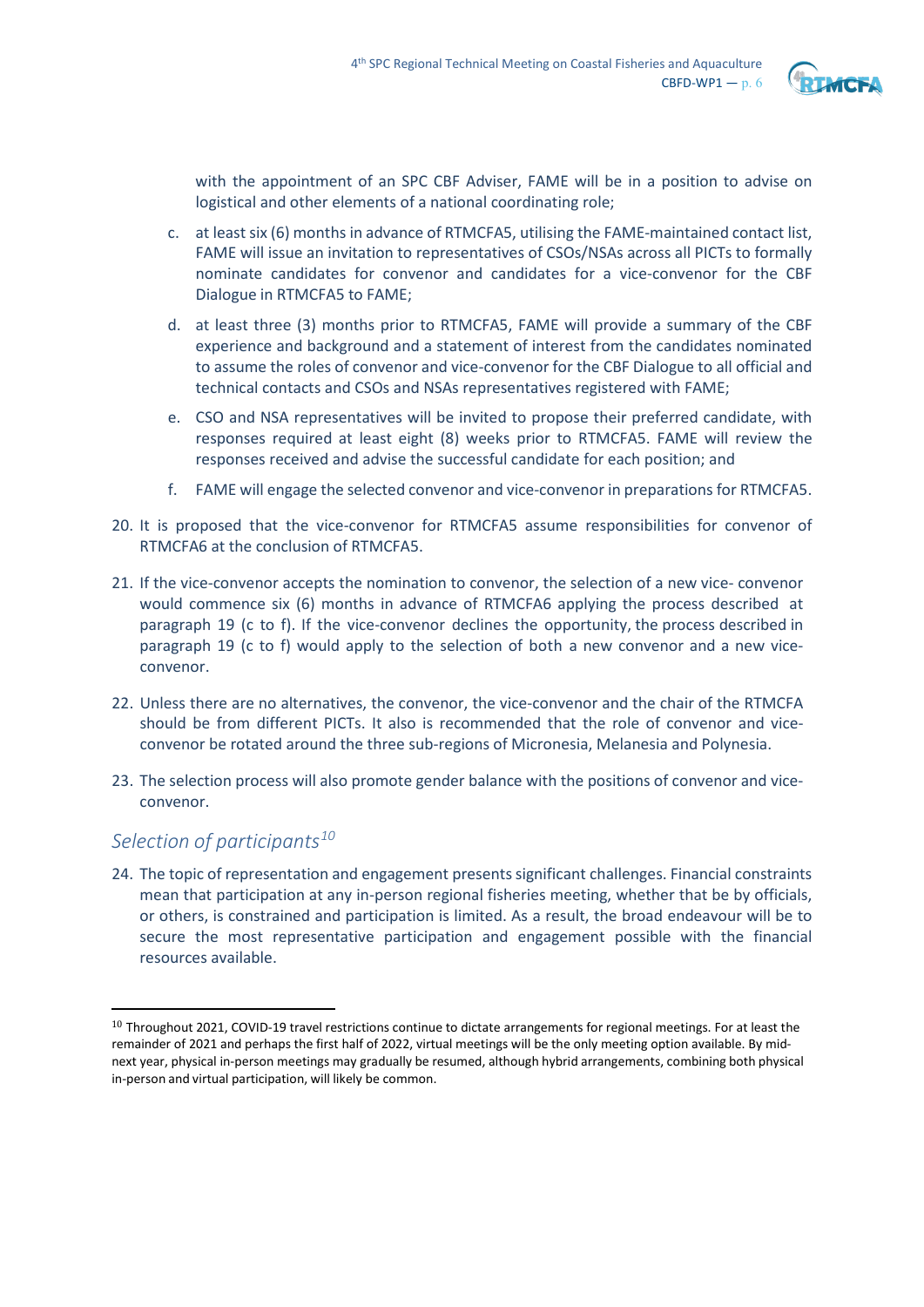

### *CFWG experience*

25. Participants in the CFWG commented that, although value was achieved by learning of the specific experiences of Community-Based Organisations (CBO) representatives present, it was apparent that many of these participants were unfamiliar with the regional context in which the CFWG was operating and had limited understanding of what was expected of them. Partly as a consequence of funding limitations, plus an endeavour to ensure participatory opportunities were shared regionally among PICTs, this challenge was compounded by the fact that participation by individual representatives was often limited to one meeting. As a result, opportunities to build capacity to contribute to a regional process such as the CFWG was limited. The experience underscored the delicate balance in achieving representation that has detailed knowledge of the diversity of community-based fisheries initiatives across the region while at the same time being sufficiently familiar with institutional processes to be able to contribute in a regional consultation such as will be provided in the CBF Dialogue.

#### *PIFS CSO Engagement Strategy*

- 26. The Pacific Islands Forum Secretariat (PIFS) maintains a CSO Engagement Strategy<sup>[11](#page-6-0)</sup> that is designed to support a coordinated approach for CSO engagement in "constructive dialogue for more informed policy debate".
- 27. Utilising the PIFS CSO Engagement Strategy as a guide, NSAs/CSOs with a capacity to contribute to the CBF Dialogue could:
	- a. inform national focal points (see 19b above) of their own areas of interest, entry points, and active networks relating to their potential contribution to regional discussions on CBF;
	- b. be clear and realistic about the role NSAs/CSOs can play in a CBF Dialogue;
	- c. share of information with relevant constituent groups and, where relevant, seek feedback/input to contribute back into the Dialogue;
	- d. be in a position to report back on outcomes of engagement processes to constituent groups;
	- e. be committed to the Istanbul 8 Principles for CSO Development Effectiveness<sup>12</sup>;

- Focus on people's empowerment, democratic ownership and participation
- Promote environmental sustainability
- Practice transparency and accountability
- Pursue equitable partnerships and solidarity
- Create and share knowledge and commit to mutual learning
- Commit to realising positive sustainable change.

<span id="page-6-0"></span> $11$  See footnote 8. PIFS supports a position of Civil Society Engagement Officer who is the primary contact point within PIFS for the Strategy.

<span id="page-6-1"></span><sup>12</sup> The Istanbul Principles are:

<sup>•</sup> Respect and promote human rights and social justice

<sup>•</sup> Embody gender equality and equity while promoting women and girls' rights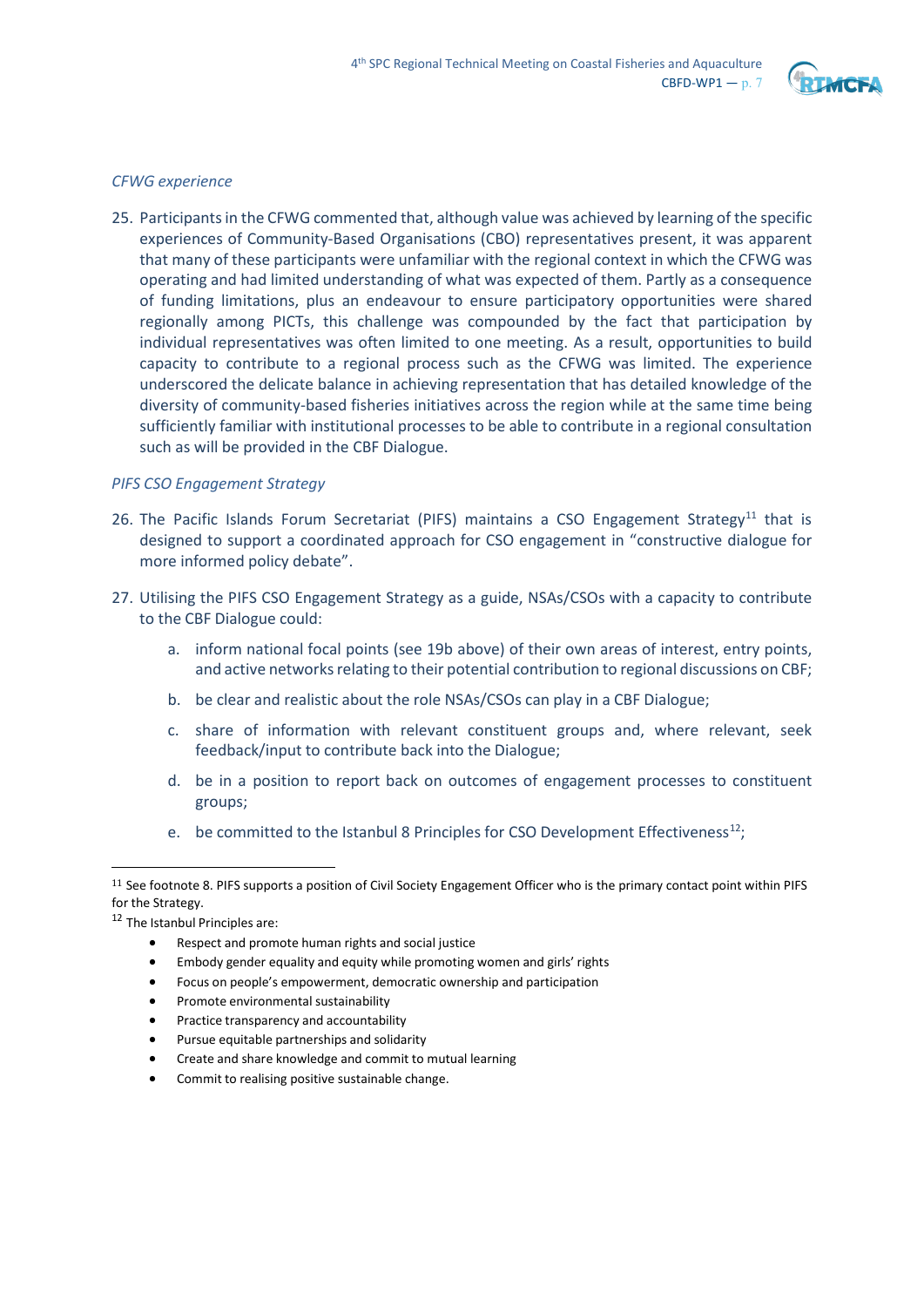

- f. provide position papers to declare representation, mandate, including endorsements;
- g. be in a position to support ongoing participation in dialogue (rather than dropping in and out), or get informed before re-entering a discussion; and
- h. contribute to the dialogue as a representative (rather than bringing individual perspectives).
- 28. Under an extra-budgetary grant in support of the Strategy, PIFS provided limited funding to support CSO engagement in regional policy processes for the period 2016-2018. SPC will work with PIFS on possible options for future support for ongoing CSO engagement.

### *NSA/CSO experience*

29. The NSA/CSO community generally has extensive experience in supporting processes that promote 'representativeness' to select participants when numbers are limited because of resource constraints. This experience informed the development of the PIFS CSO Engagement Strategy. It has been adapted here as a draft, for consideration during RTMCFA4,to support an equitable and transparent selection process for application to the CBF Dialogue.

#### *Process*

- 30. In-person meetings will place more demands on limited budgetary resources than virtual meetings<sup>13</sup>. To the extent practical, the CBF Dialogue will facilitate virtual participation even when in-person meetings resume post-COVID travel restrictions; these are referred to as "hybrid meetings".
- 31. Participation in the CBF Dialogue, whether in-person or virtually, should be supported by a transparent and equitable selection or nomination process that includes:
	- a. opportunities for participation and engagement that is open to all NSAs/CSOs that fit the criteria (paragraph 27 above);
	- b. an endeavour to secure representation from each PICT;
	- c. an invitation issued by FAME at least four (4) months in advance of the next RTMCFA for NSAs/CSOs to nominate their representative(s) for the CBF Dialogue at that RTMCFA. A deadline will be imposed for a response;
	- d. NSA/CSO focal points will coordinate the selection process at the national level and submit nomination(s) to FAME no later than twelve (12) weeks in advance of the RTMCFA;

<span id="page-7-0"></span><sup>&</sup>lt;sup>13</sup> Even if travel to a regional meeting at a location such as Noumea is not required because a meeting is primarily virtual, SPC may still be requested to provide funding to support participation and engagement by nominated representatives from remote locations who may need to travel to a regional centre where CSOs and NSAs maintain offices with reliable virtual meeting facilities.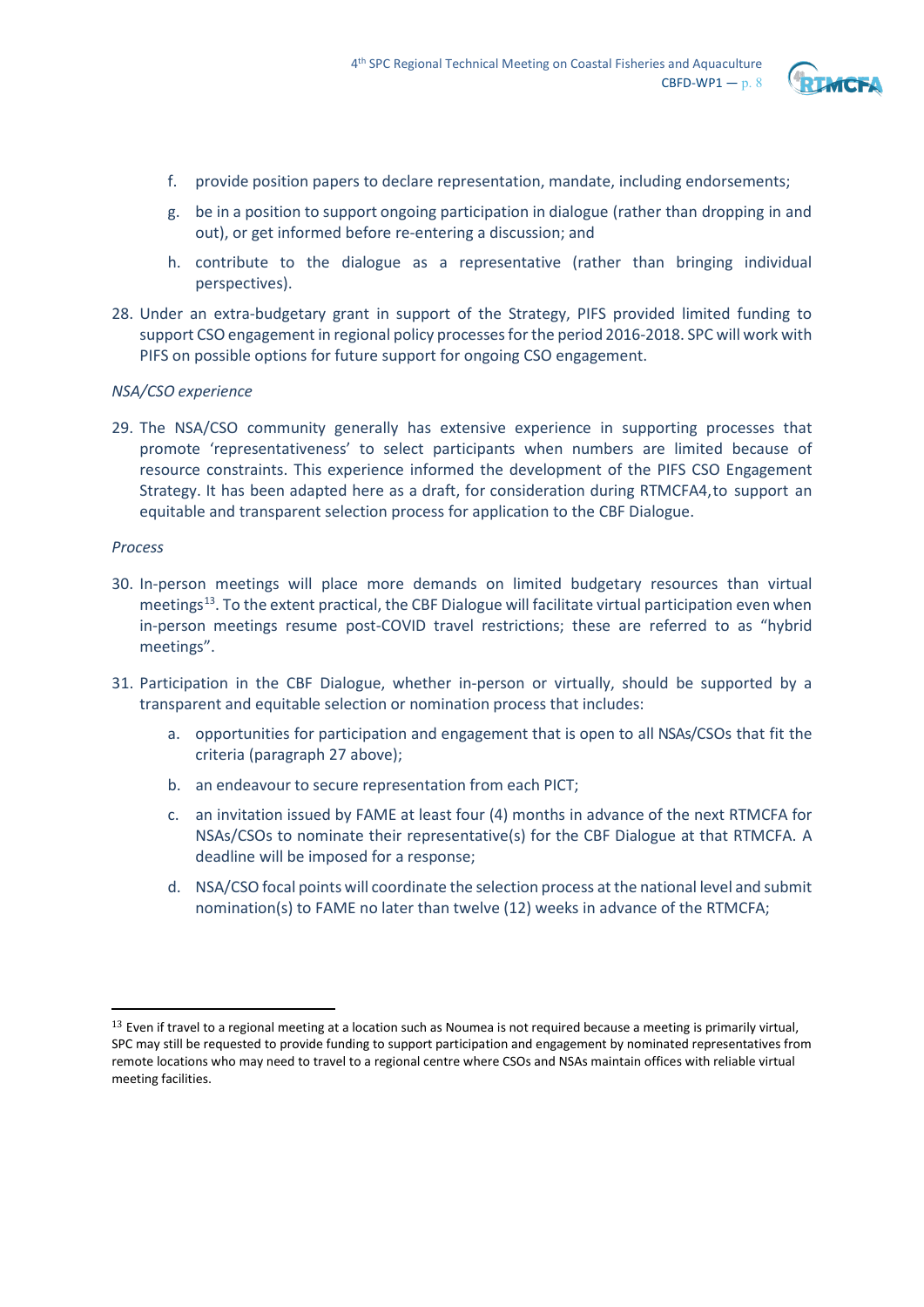

- e. FAME, in consultation with NSA/CSO representatives, may develop criteria for guiding representative selection from nominations received. Nominations may be assessed against such criteria;
- f. FAME and nominated NSA/CSO representatives willscore and selectthe participants to fill specific representative roles (i.e. at least one representative from each PICT);
- g. to promote equity and regional representativeness, numbers of representatives from specific interest groups may be offered limited places;
- h. selected nominations and their affiliate NSA/CSO will be advised by FAME at least eight  $(8)^{14}$  $(8)^{14}$  $(8)^{14}$  weeks in advance of the RTMCFA regarding their participation;
- i. NSA/CSO nominations for participation in the CBF Dialogue do not need to be approved by government; and
- j. SPC official contacts will be kept informed of CBF NSA/CSO engagement arrangements for the RTMCFA and they will be notified of the outcomes of nominations.
- 32. SPC FAME and the NSA/CSO community will widely publicise the nomination and selection process for NSA/CSO participation for the CBF Dialogue session in the RTMCFA.

<span id="page-8-0"></span> $14$  At least eight weeks will allow time for the selected nominees to prepare for the dialogue.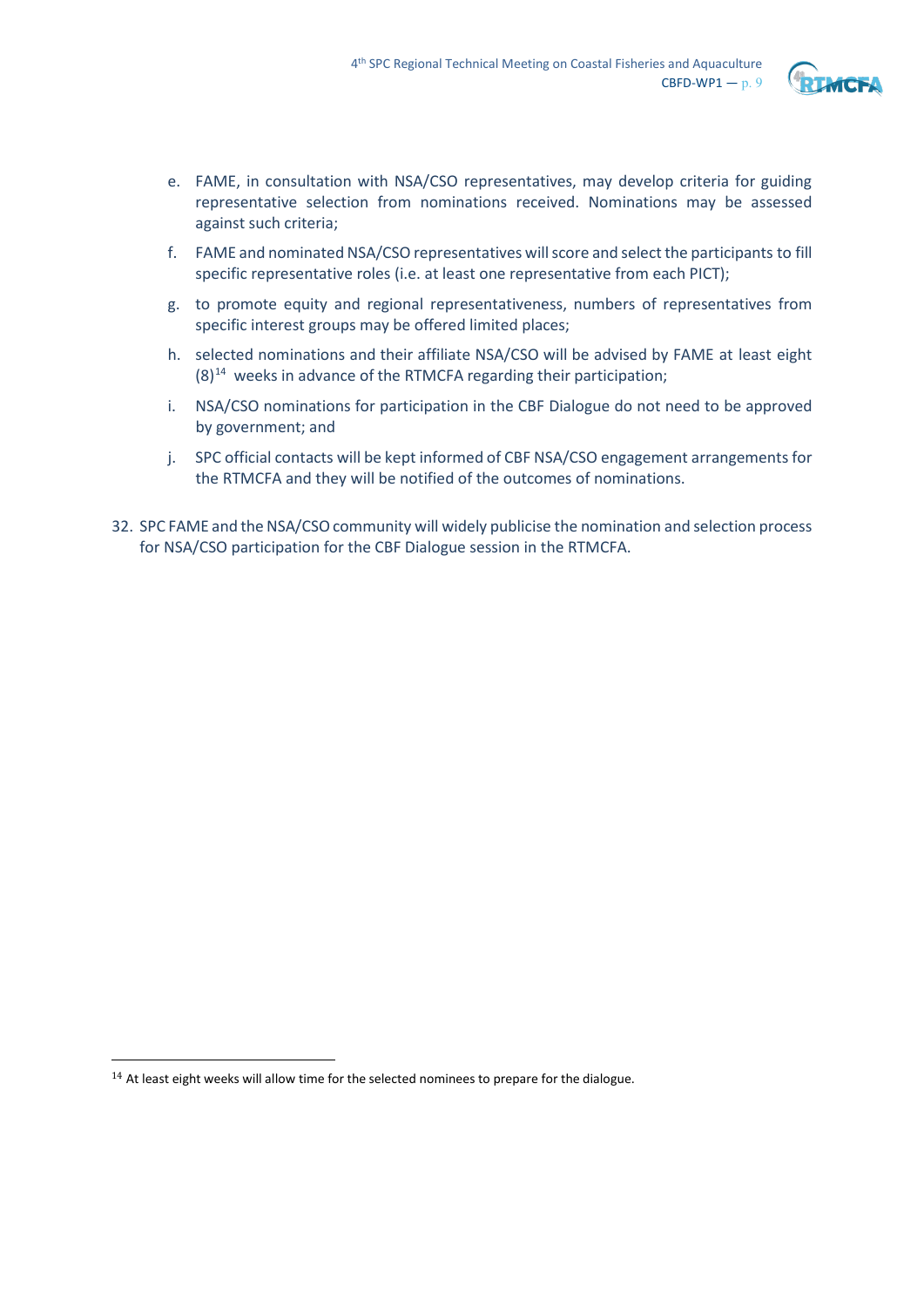

## Appendix A.

## *Draft Terms of Reference – Community-Based Fisheries Dialogue in the RTMCFA*

The Regional Technical Meeting on Coastal Fisheries and Aquaculture (RTMCFA) includes a standing agenda item that establishes a dialogue for those engaged in community-based coastal fisheries (CBF).

**Purpose:** The purpose of the CBF Dialogue is to provide the NSA/CSO community with an opportunity to exchange information, advice and key needs through the RTMCFA, to Heads of Fisheries to assist with informing Leaders on priority issues associated with the sustainable use and management of coastal fisheries resources. It is also to provide an opportunity to share experience and lessons from community-based initiatives to strengthen efforts to maintain productive and healthy ecosystems and their associated fisheries resources that are critical to the wellbeing of coastal communities.

Discussion supported by this dialogue will focus on issues of common regional significance to community-driven coastal fisheries generally.

**Time assignment:** The CBF Dialogue will occupy eight consecutive meeting sessions across two days or, in the event the RTMCFA is less than a 5-day meeting, 40% of the total time available for the RTMCFA. For virtual RTMCFA of less than 5 days, the time allocation may need to be adjusted, but will not be less than 1 full day's sessions.

**Convening:** The CBF Dialogue will be convened by a representative from the NSA/CSO community selected utilising the process described below.

FAME will provide administrative support to the process to select a convenor and a vice- convenor. The process will be undertaken in consultation with the chair of forthcoming RTMCFAs.

A convenor will serve in that role for one RTMCFA meeting.

The convenor of the CBF Dialogue will also accompany the Chair of that RTMCFA to the following HoF where the RTMCFA Report will be presented and discussed.

A vice-convenor will serve in that role at one RTMCFA meeting<sup>15</sup>. The vice-convenor may assume the role of convenor at the following RTMCFA.

**Process for the selection of convenor and vice-convenor:** *subject to RTMCFA4 discussion (see paragraph 19-23)*.

**Role of the convenor:** The responsibility of the convenor, with support from the vice-convenor, includes to:

<span id="page-9-0"></span><sup>&</sup>lt;sup>15</sup> If the proposed process is broadly accepted this will mean that the convenor will serve as vice-convenor for the CBF Dialogue at their first RTMCFA and convenor for their second.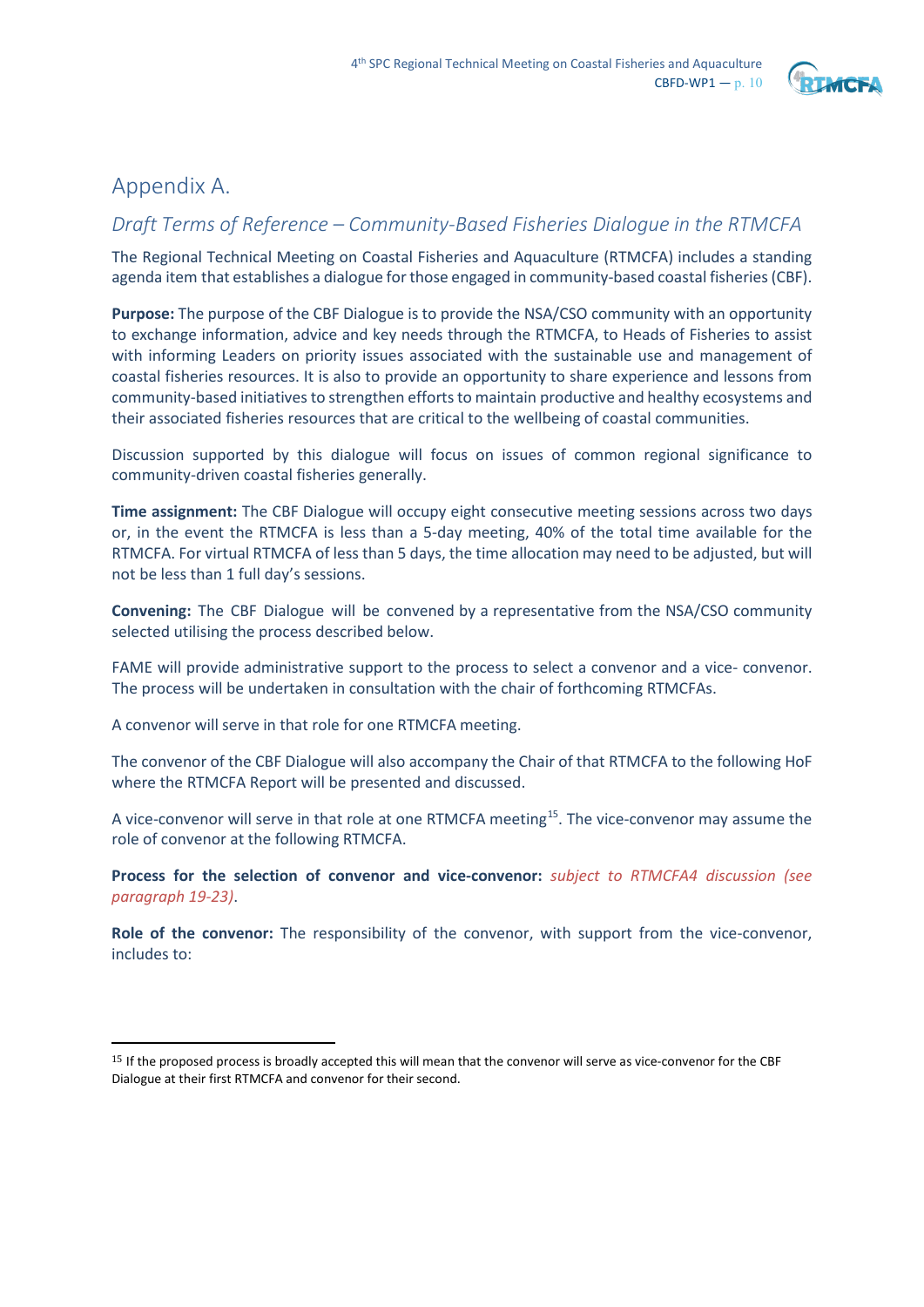

- liaise with the chair of the RTMCFA and FAME staff on the development of the provisional agenda and associated schedule for the CBF Dialogue session in the forthcoming RTMCFA;
- support responsible FAME staff and NSA/CSO representatives on the selection of participants;
- work with FAME staff to identify resource personnel/subject matter experts/presenters to support the CBF Dialogue in the RTMCFA;
- monitor outcomes from the RTMCFA and HoF that directly relate to the mandate of the CBF Dialogue for possible future consideration and provision of advice;
- liaise with FAME staff on the preparation and timely circulation of CBF Dialogue resource materials (such as working and information papers);
- convene the CBF Dialogue in the RTMCFA;
- present the report, advice and recommendations of the CBF Dialogue to the RTMCFA;
- liaise with the chair of the RTMCFA and FAME staff on the CBF Dialogue report by the RTMCFA to HoF;
- participate in the HoF in support of the chair of the RTMCFA to present the RTMCFA report and recommendations; and
- provide the vice-convenor with a summary of the outcomes of the HoF meeting following the presentation of the RTMCFA report.

**Role of vice-convenor:** The role of a vice-convenor will include:

- providing support to the convenor in all aspects of preparing for the next CBF Dialogue in the RTMCFA including:
	- a. liaising with key stakeholders;
	- b. identifying potential participants;
	- c. formulating the draft agenda;
	- d. drafting and reviewing meeting documents;
	- e. facilitating small group brainstorming sessions; and
- assuming the role of convenor in the event the convenor is not available.

Unless there are no alternatives, the convenor, the vice-convenor and the chair of the RTMCFA will be from different PICTs, and the roles rotated between the three sub-regions of Micronesia, Melanesia and Polynesia.

The selection process will promote gender balance with the positions of convenor and vice-convenor.

Convenors and vice-convenors are appointed on a voluntary basis without compensation.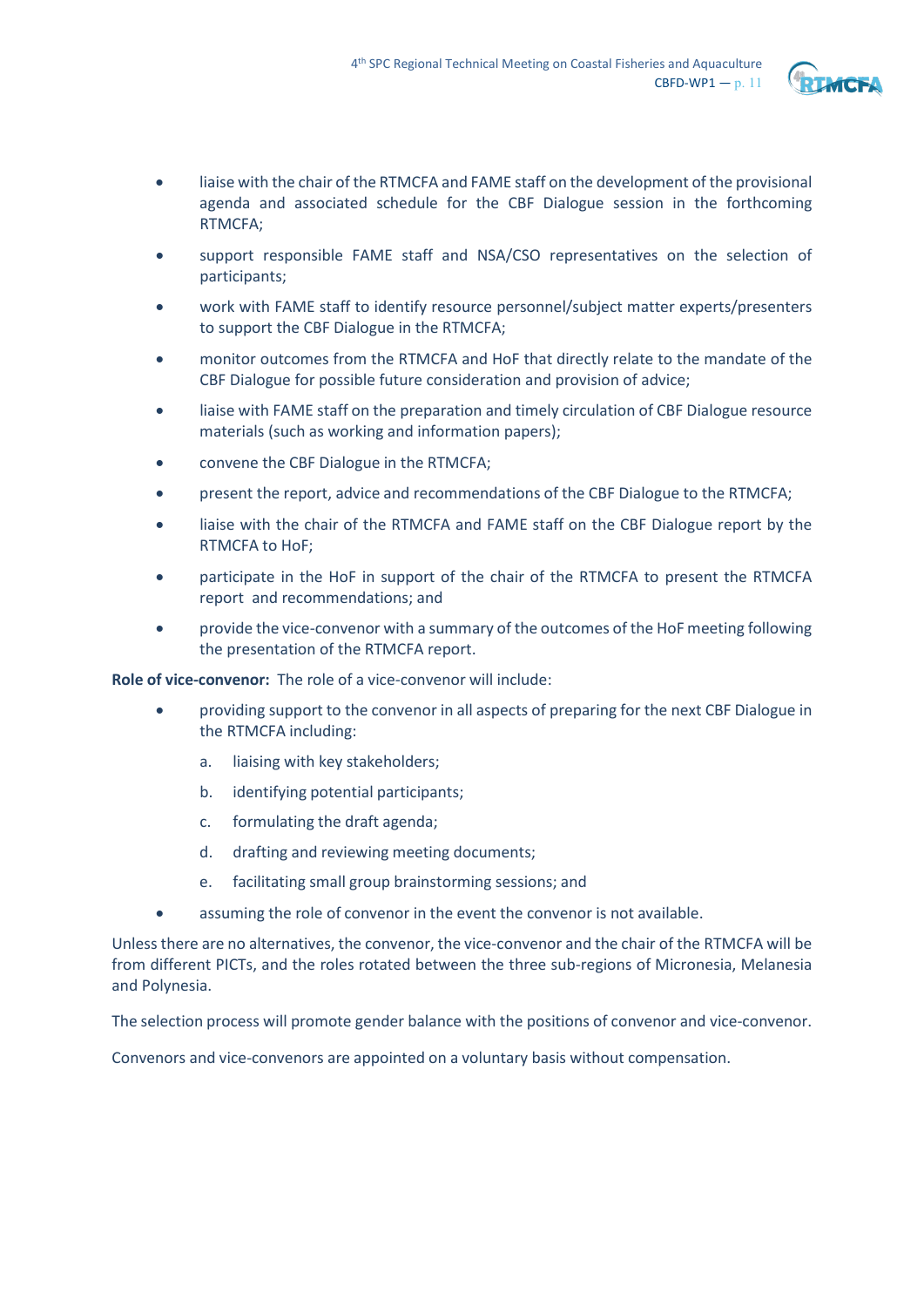

In an endeavour to optimise efficiency, maintain transparency and engender confidence, the selection process for convenor and vice-convenor may be refined from time to time by consensus agreement.

**Participation:** Participation in the CBF Dialogue will be **led** by representatives of regional and national community groups (civil society organisations (CSOs) and other non-state actors (NSAs)) actively engaged in CBF consistent with the purpose of the CBF Dialogue (above)<sup>16</sup>.

Participation is **open** to representatives of SPC member governments. Representatives from the donor and development assistance community will be invited to observe the dialogue.

Representatives of the NSA/CSO community will be invited to sit at the main table during in-person CBF Dialogue sessions.

### **Process for the selection of participants:** *subject to RTMCFA4 discussion (see paragraph 30-32)*

**Report:** At the conclusion of the CBF Dialogue, the convenor will present a summary of key outcomes, advice, recommendations and requests agreed by consensus at the dialogue to the RTMCFA. Together with a summary of any issues arising during the subsequent RTMCFA discussion,this report will be incorporated into the report of the RTMCFA to be forwarded to HoF.

SPC FAME will provide support for the preparation of the Report.

**Agenda:** The 2-day CBF Dialogue may include a range of agenda topics. The convenor, vice-convenor and FAME will be responsible for preparing a Provisional Agenda. The ProvisionalAgenda will be circulated to SPC member administrations and the NSA/CSO constituency at least 90 days in advance of the next RTMCFA<sup>17</sup>.

Agenda topics, and the number of topics to be addressed, may change from one meeting to the next. Time allocations to each topic may also vary. Examples of candidate topics include:

### • *Progress on implementing the* **Pacific Framework for Action on scaling up CBFM: 2021- 2025**

*The Framework for Action has been approved by the 13th SPC Heads of Fisheries Meeting and endorsed by the 2nd Regional Fisheries Ministers Meeting, and is recognised as providing guidance to PICTs to assist in the sustainable management of coastal fisheries from the CBFM perspective. The CBFD could: review the progress on implementing the Framework for Action; support mobilising regional coordination of CBFM; contribute to regional coordination on the M&E of the Framework for Action; and consider means to* 

<span id="page-11-0"></span> $16$  A "Civil Society Organisation" (CSO) is a group of people that operates in the community in a way that is distinct from both government and business." Wikipedi[a \(https://en.wikipedia.org/wiki/Civil\\_society\\_organization\)](https://en.wikipedia.org/wiki/Civil_society_organization)

<sup>&</sup>quot;A Non-State Actor (NSA) is a legal entity that represents the interests of civil society including the private sector, academia and the media. NSAs are not established of, nor do they belong to, a structure or institution of the state." PacificIslands Forum [\(https://www.forumsec.org/civil-society-4/\)](https://www.forumsec.org/civil-society-4/)

<span id="page-11-1"></span> $17$  This will provide adequate time for the identification and selection of appropriate resource personnel and participants with relevant experience to prepare to engage in the agenda items proposed for the Dialogue.